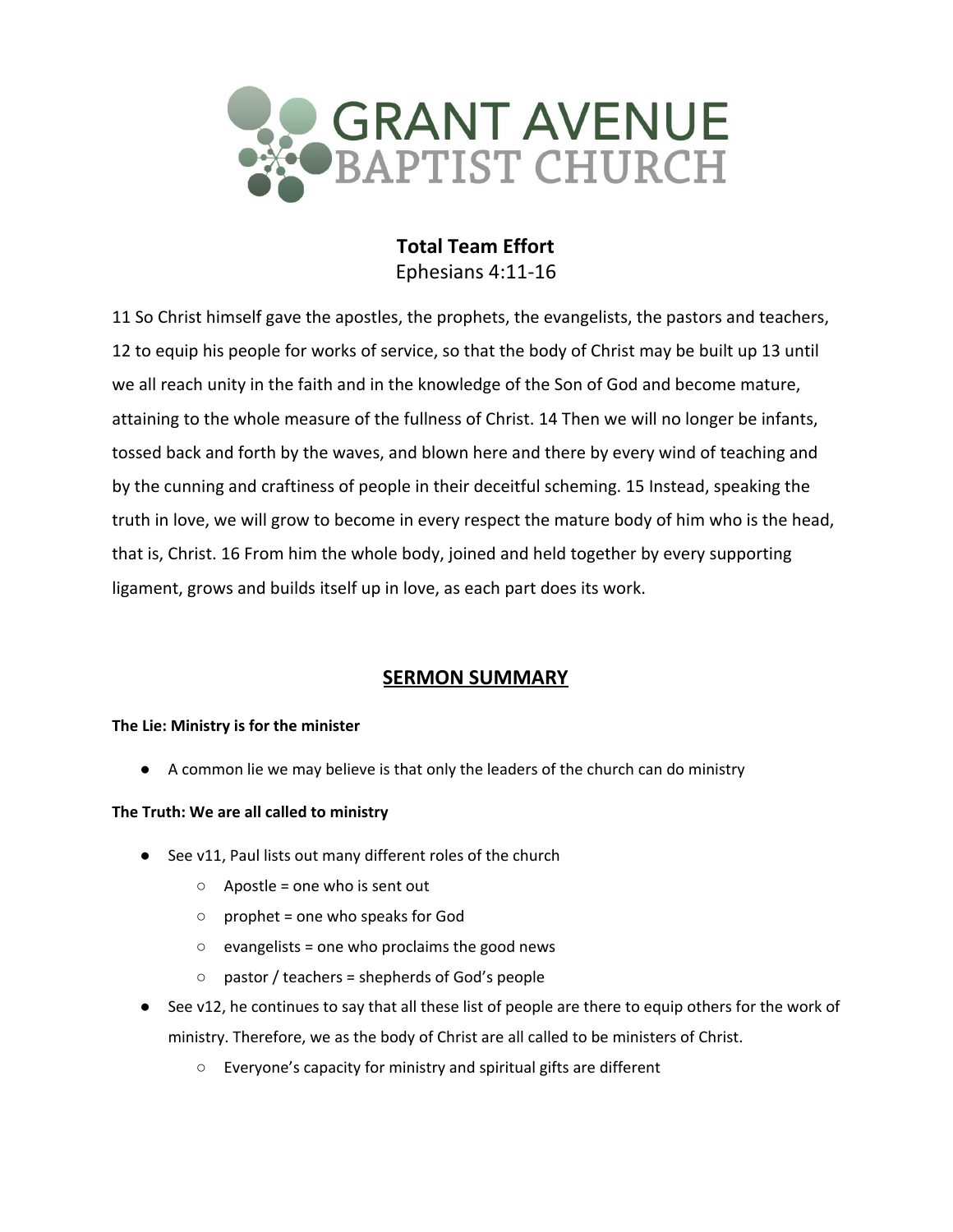- Church isn't a spectator sport
	- Jesus performed miracles outside of the church
	- We are called to go out into the world
	- Real spiritual growth doesn't happen within the walls of a Sunday service, but in living life with those around us
- $\bullet$  We minister so that we may grow up (v14) and can respond rightly to lies that Satan feeds us
- See v15, so how do we minister? Speak truth in love
	- Some verses to consider: Colossians 3:16, Romans 15:14, Hebrews 3:12
- **● For the church to operate at its full potential, each of us must minister to one another**

#### T**hreats to biblical ministry:**

- **● Consumer Christianity**
	- Consumerism drives us to selfishness
	- The church isn't selling you a product and you aren't a customer
	- Be careful to not fall into the trap of wanting to be entertained rather than wanting to be discipled into the image of Christ
- **● Loveless truth**
	- Speaking truth without love is painful and brutal
	- Displaying love without truth is hypocritical
	- Instead, remember that God doesn't just tolerate us, He loves us and we should act in the same way to those around us (resolve conflict, mentor, encourage...etc)

#### **● Overloaded schedule**

○ Leave space in your life to take hold of opportunities to minister

## **DISCUSSION**

#### **Reminders for small group leaders:**

• We want everyone to interact with God's Word. Please have Bibles available for students who don't have one. We have a limited amount of Bibles available at church, so remind your people to bring theirs if they have one. Be sure to open up your Bibles together during small group!

• Set aside a time to pray for each other during every POD. Try not to rush through this time as it's good to have people pray for each other.

• Regularly recap how your POD is doing with your co-leaders. Are you meeting your goals? How can you help your people grow in relationship with God and with each other? Is there anyone in your POD who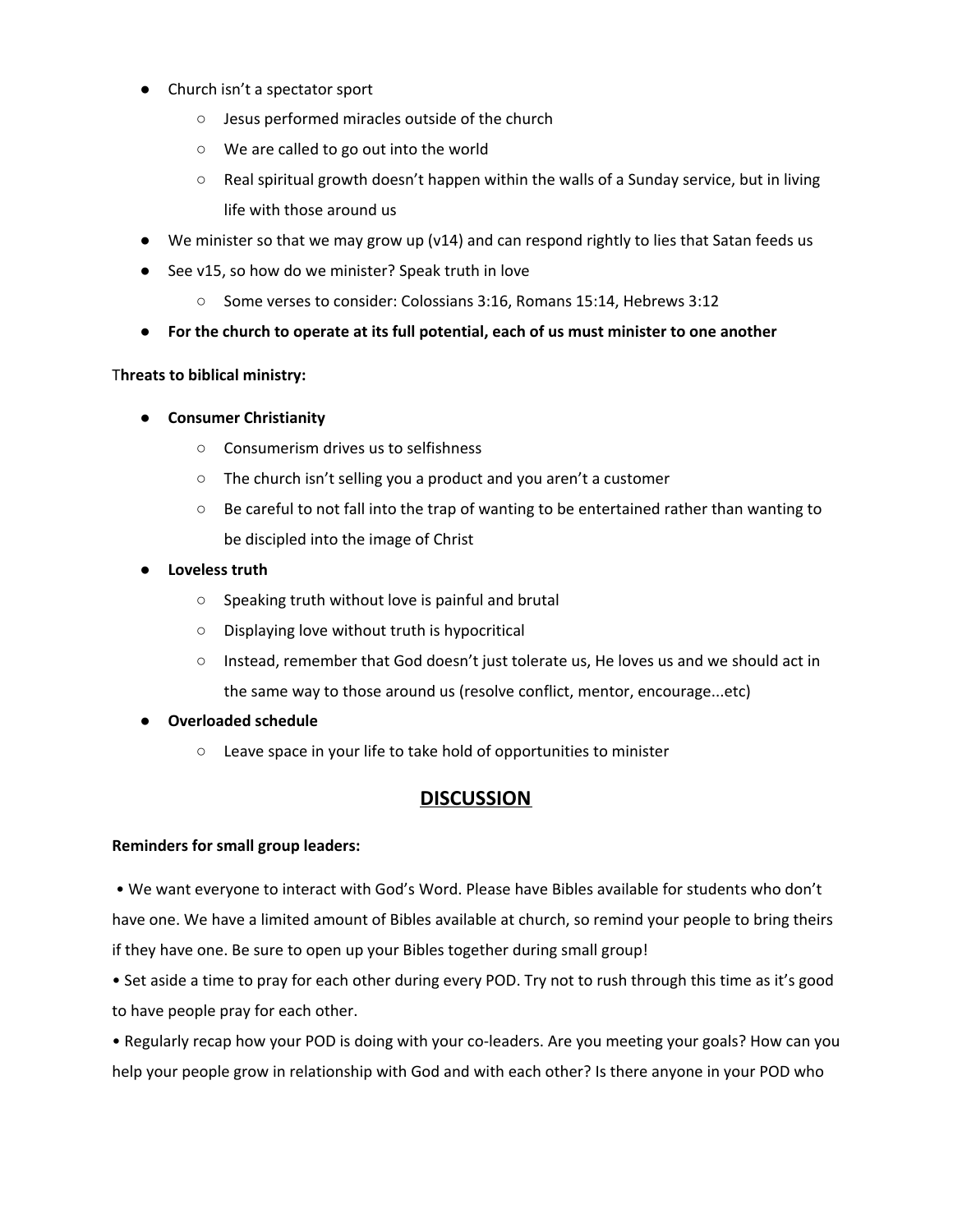needs encouragement, prayer, or a meeting with one of you this week?

• The teaching happened on Sunday at church. The purpose of small groups is to ask two questions: 1) What is God saying to me in His Word?, 2) What is He asking me to do in response?

• Your role is to help everyone answer these two questions so that God can do His work of transforming hearts and lives.

\_\_\_\_\_\_\_\_\_\_\_\_\_\_\_\_\_\_\_\_\_\_\_\_\_\_\_\_\_\_\_\_\_\_\_\_\_\_\_\_\_\_\_\_\_\_\_\_\_\_\_\_\_\_\_\_\_\_\_\_\_\_\_\_\_\_\_\_\_\_\_\_\_\_\_\_\_\_\_\_\_\_\_\_\_

RECAP with your co-leader/REFLECT by yourself

- What stood out to you/encouraged you/challenged you, etc from the message?
- What is the learning point and/or action point you want the people in your small group to leave with?
- How would you summarize the sermon in one or two sentences?

## **QUESTIONS**

#### **Choose (if any) questions that would be good for your group to discuss, or make up your own!**

#### **Getting to know you:**

- Think of the churches you have been a part of in your life, how would you describe them?
- What does church mean to you?
- How have you experienced spiritual growth and what were the circumstances surrounding it?

#### **Into the Bible:**

- What are the different metaphors the Bible uses to describe the church?
- What are obstacles in your life right now, that hinder you from ministering to others?
	- How can you overcome these obstacles?
- What does consumer Christianity look like?
- What does it mean to speak truth in love?
	- Why can't we speak truth without love? Or show love without truth?
- Write down your schedule for the next week
	- Are you overloaded? Where in your schedule can you set some time to minister or what are things you can take away in order to make time?
- Read Galatians 5:13-14
	- What are moments you find yourself being selfish with your time and how can you change this mindset?
- What are your spiritual gifts and how can you use them to minister to others?